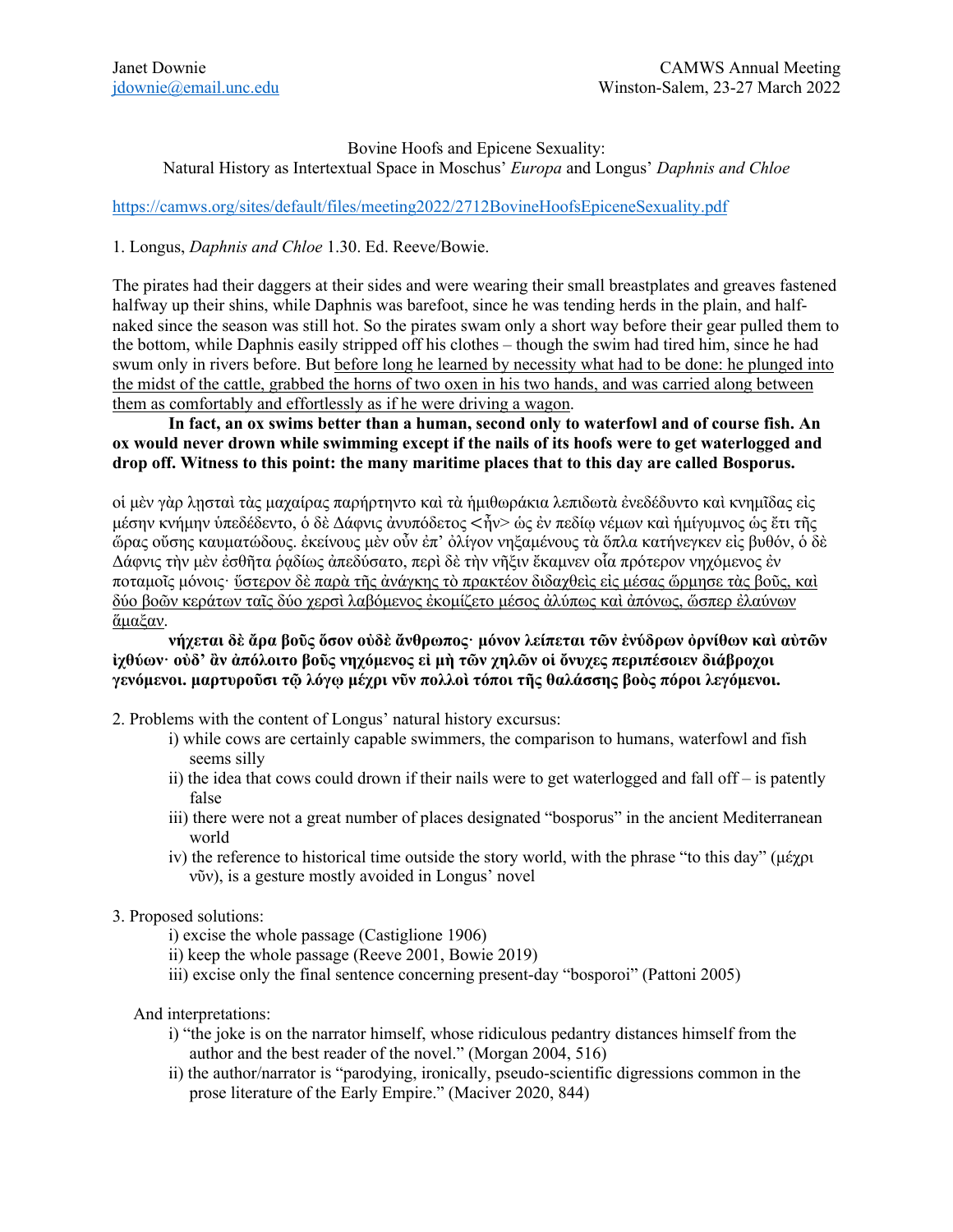## 4. Achilles Tatius, *Leucippe and Cleitophon* 1.9-12. Trans. J. Winkler, slightly modified.

**A bull was depicted in the middle of the sea riding the waves, which rose up like a mountain under the bent curve of the bull's foreleg**. The maiden sat on the bull's back, not astride but sidesaddle, with her feet together towards the right, **her left hand holding the bull's horn as a charioteer would hold the reins**. **And the bull in fact had turned back towards her somewhat, guided by the pressure of her hand**. There was a chiton over the maiden's chest down to her private parts; from there on a robe covered the lower part of her body. The chiton was white, the robe purple, and the body showed through the clothing – navel well recessed, stomach flat, waist narrow – but with a narrowness that widened downward as it descended – breasts gently nudging forward. A confining sash pressed the chiton to breasts, so that it took on the body's form like a mirror. **Both her hands were outstretched, one to the horn and one towards the tail**; connecting them from either side was her veil, which fluttered behind her in a long arc above her head. The bosomy folds of this garment billowed out in all directions, puffed full by a wind of the artist's own making. **She rode on the bull as if on board a cruising ship, using her veil as a sail**.

**ταῦρος ἐν μέσῃ τῇ θαλάττῃ ἐγέγραπτο τοῖς κύμασιν ἐποχούμενος, ὡς ὄρους ἀναβαίνοντος τοῦ κύματος, ἔνθα καμπτόμενον τοῦ βοὸς κυρτοῦται τὸ σκέλος**. (10) ἡ παρθένος μέσοις ἐπεκάθητο τοῖς νώτοις τοῦ βοός, οὐ περιβάδην, ἀλλὰ κατὰ πλευράν, ἐπὶ δεξιὰ συμβᾶσα τὼ πόδε, **τῇ λαιᾷ τοῦ κέρως ἐχομένη, ὥσπερ ἡνίοχος χαλινοῦ**· **καὶ γὰρ ὁ βοῦς ἐπέστραπτο ταύτῃ μᾶλλον πρὸς τὸ τῆς χειρὸς ἕλκον ἡνιοχούμενος**. χιτὼν ἀμφὶ τὰ στέρνα τῆς παρθένου μέχρις αἰδοῦς· τοὐντεῦθεν ἐπεκάλυπτε χλαῖνα τὰ κάτω τοῦ σώματος. λευκὸς ὁ χιτών· ἡ χλαῖνα πορφυρᾶ· τὸ δὲ σῶμα διὰ τῆς ἐσθῆτος ὑπεφαίνετο. (11) βαθὺς ὀμφαλός· γαστὴρ τεταμένη· λαπάρα στενή· τὸ στενὸν εἰς ἰξὺν καταβαῖνον ηὐρύνετο. μαζοὶ τῶν στέρνων ἠρέμα προκύπτοντες· ἡ συνάγουσα ζώνη τὸν χιτῶνα καὶ τοὺς μαζοὺς ἔκλειε, καὶ ἐγίνετο τοῦ σώματος κάτοπτρον ὁ χιτών. (12) **αἱ χεῖρες ἄμφω διετέταντο, ἡ μὲν ἐπὶ κέρας, ἡ δὲ ἐπ' οὐράν**· ἤρτητο δὲ ἀμφοῖν ἑκατέρωθεν ὑπὲρ τὴν κεφαλὴν ἡ καλύπτρα κύκλῳ τῶν νώτων ἐμπεπετασμένη· ὁ δὲ κόλπος τοῦ πέπλου πάντοθεν ἐτέτατο κυρτούμενος· καὶ ἦν οὗτος ἄνεμος τοῦ ζωγράφου. **ἡ δὲ δίκην ἐπεκάθητο τῷ ταύρῳ πλεούσης νηός, ὥσπερ ἱστίῳ τῷ πέπλῳ χρωμένη**.

#### 5. Moschus, *Europa* 108-19. Transl. Hopkinson (Loeb)

Ὣς φαμένη νώτοισιν ἐφίζανε μειδιόωσα, αἱ δ' ἄλλαι μέλλεσκον, ἄφαρ δ' ἀνεπήλατο ταῦρος,  $\hat{\eta}$ ν θέλεν άρπάξας, ώκὺς δ' ἐπὶ πόντον ἵκανεν. (110) ἣ δὲ μεταστρεφθεῖσα φίλας καλέεσκεν ἑταίρας χεῖρας ὀρεγνυμένη, ταὶ δ' οὐκ ἐδύναντο κιχάνειν. ἀκτάων δ' ἐπιβὰς πρόσσω θέεν ἠύτε δελφίς, **χηλαῖς ἀβρεκτοῖσιν ἐπ' εὐρέα κύματα βαίνων.** ἡ δὲ τότ' ἐρχομένοιο γαληνιάασκε θάλασσα, (115) κήτεα δ' ἀμφὶς ἄταλλε Διὸς προπάροιθε ποδοῖιν, γηθόσυνος δ' ὑπὲρ οἶδμα κυβίστεε βυσσόθε δελφίς. Νηρεΐδες δ' ἀνέδυσαν ὑπὲξ ἁλός, αἳ δ' ἄρα πᾶσαι κητείοις νώτοισιν ἐφήμεναι ἐστιχόωντο.

Cf. Longus, *Daphnis and Chloe* 1.30: οὐδ' ἂν ἀπόλοιτο βοῦς νηχόμενος εἰ μὴ τῶν χηλῶν οἱ ὄνυχες περιπέσοιεν **διάβροχοι**  γενόμενοι.

With these words she sat smiling on his back, and the others were about to do so, but the bull leaped up suddenly, having gained the girl he wanted, and arrived swiftly at the sea. She turned round and kept calling her dear companions, stretching out her hands; but they could not reach her. Crossing the beach, he sped onward like a dolphin, **going over the wide waves with hoofs unwetted**. Then sea became calm as he went along, and the sea beasts played all around before the feet of Zeus, and the dolphin somersaulted joyfully over the swell out of the deep. The Nereids rose from the sea, and all moved in ranks sitting on the backs of sea beasts.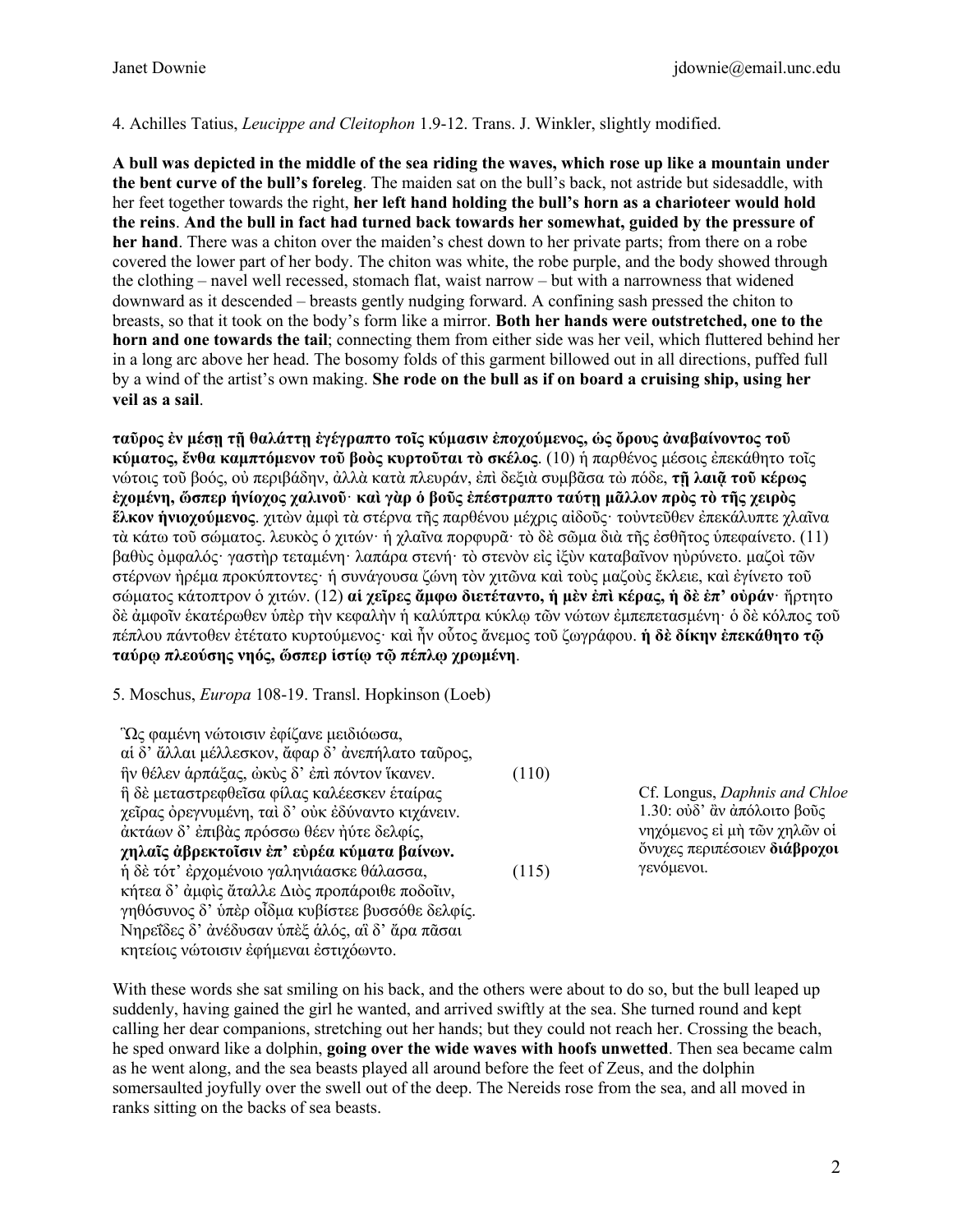6. Moschus, *Europa* 135-45. Transl. Hopkinson (Loeb)

'πῇ με φέρεις θεόταυρε; τίς ἔπλεο; **πῶς δὲ κέλευθα** (135) **ἀργαλέ' εἰλιπόδεσσι διέρχεαι οὐδὲ θάλασσαν δειμαίνεις**; νηυσὶν γὰρ ἐπίδρομός ἐστι θάλασσα ὠκυάλοις, ταῦροι δ' ἁλίην τρομέουσιν ἀταρπόν. ποῖον σοὶ ποτὸν ἡδύ, τίς ἐξ ἁλὸς ἔσσετ' ἐδωδή; ἦ ἄρα τις θεὸς ἐσσί; θεοῖς γ' ἐπεοικότα ῥέζεις. (140) **οὔθ' ἅλιοι δελφῖνες ἐπὶ χθονὸς οὔτε τι ταῦροι ἐν πόντῳ στιχόωσι, σὺ δὲ χθόνα καὶ κατὰ πόντον ἄτρομος ἀίσσεις, χηλαὶ δέ τοί εἰσιν ἐρετμά**. ἦ τάχα καὶ γλαυκῆς ὑπὲρ ἠέρος ὑψόσ' ἀερθείς εἴκελος αἰψηροῖσι πετήσεαι οἰωνοῖσιν.

Where are you carrying me, godlike bull? Who are you? And **how do you pass over ways hard for shambling cattle, and do not fear the sea**? The sea is passable for swift ships, but bulls fear a briny path. What sweet drink, what food will there be for you from the sea? Are you then some god? At any rate, you do things fitting gods. **Seagoing dolphins do not go on land, and bulls do not go at all on the sea; but you speed fearlessly over land and sea, and hoofs are oars for you**. Soon, I dare say, rising high above the clear sky you will fly like the swift birds.

#### 7. Longus, *Daphnis and Chloe* 3.14.2-5. Transl. C. Gill

She [Chloe] asked what more there was than kissing and embracing and actually lying down, and what he proposed to do when they were lying down naked together, "What the rams do to the ewes," he replied, "and the he-goats to the she-goats. After they've done it, don't you see how the females stop running away from the males, and the males don't have the trouble of chasing the females? But from then on they graze together as though they've enjoyed mutual pleasure. What they're doing must be something sweet that overcomes the bitterness of love."

"But don't you see, my dear Daphnis, that he-goats and rams do it standing up, and she-goats and ewes have it done to them standing up. The males jump on the females, and the females are jumped on, from behind. But do you propose that I should do this lying down, and naked too – although those hairy animals are much more well-covered than I am even in my clothes?"

#### 8. Longus, *Daphnis and Chloe* 1.13.1-2. Transl. C. Gill

He [Daphnis] went with Chloe to the shrine of the Nymphs and gave her his tunic and bag to look after while he stood beside the spring and started to wash his hair and his whole body. His hair was dark and thick, and his body was tanned by the sun; you could have imagined that his body was taking its dark color from the shadow of his hair. It seemed to Chloe, as she gazed at him, that Daphnis was beautiful; and she thought that since he hadn't seemed beautiful to her before, the bathing must be the cause of his beauty. She washed his back, and as she did so, his flesh yielded so gently to her touch that she surreptitiously felt her own several times to see if his was more delicate than hers. And then, since it was nearly sunset, they drove their flocks home: and all the time Chloe had felt nothing but the desire to see Daphnis bathing again.

# Bibliography

Bowie, E., ed. 2019. *Longus: Daphnis and Chloe*. Cambridge: Cambridge University Press. Campbell, M., ed. 1991. *Moschus: Europa*. Hildesheim: Olms-Weidmann. Castiglioni, L. 1906. "Osservazioni critiche a Longo sofista, Senofonte Efesio e Caritone I: per un'edizione di Longo." *Rivista di Filologia* 34:293-361.